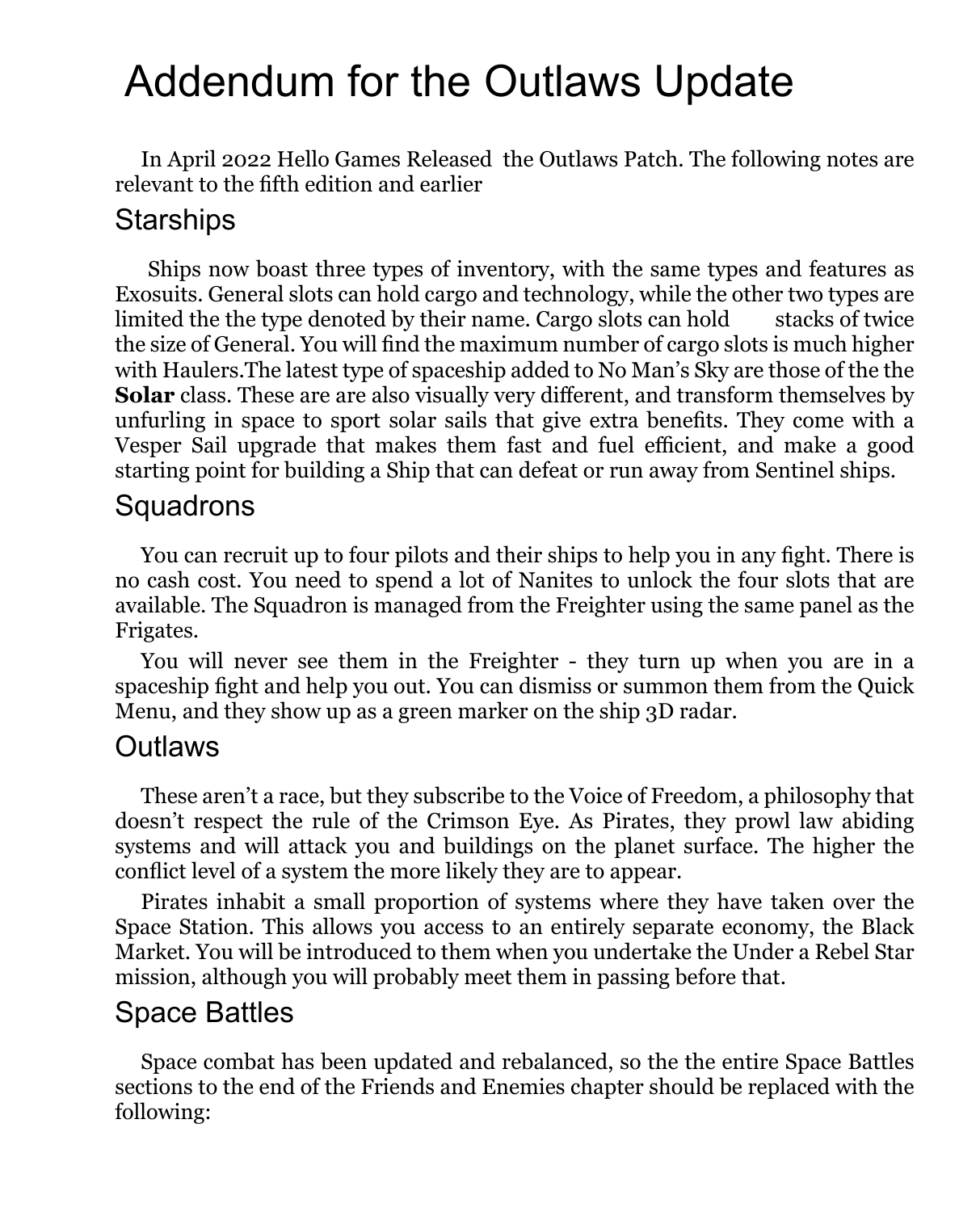#### ii - Sentinels Addendum Sentinels Addendum - iii

A simple encounter with a space pirate, and even the Freighter battle, can be won with the starter ship, its basic weaponry and shields. The Photon Canon packs a reasonable punch but will overheat fairly quickly. Rockets can lock on to a target, so are good for damaging fast moving or distant targets.

# Overheating

All the weapons will cease to function if you let them overheat and take a while to repair themselves. You will get more use out of any weapon if you don't fire continuously. Watch the Thermal Load meter top right of the screen and cease firing before the load reaches maximum and it will cool down far more quickly. If you do overdo it, cycle to another weapon while the first one recovers.

Learn the best timings for each weapon (and its upgrades) by practising – you can even use asteroid to experiment on.

# Spaceship Shields and Damage

Top left of the screen during a battle (or if you switch on the HUD – H/Left Dpad) is a white bar which shows the level of your shields and 7 ship icons below, which indicates the strength of your ship's hull. When all these icons are dimmed, your ship will be destroyed. If you let the Shield level drop to near zero, you will start to take real hull damage which takes far longer to repair.

Shields can start to recharge automatically if you aren't receiving hits, but be sure to have the resources to recharge them (Sodium, Sodium Nitrate or Starshield Batteries) before you start picking fights with the big boys. You can do that swiftly during battles using the Quick Menu, and it's even quicker when you use key binding on the PC.

As you start to fight more powerful enemies, they can deal more damage. Consider fitting upgrades to your Shields.

# Weapon Choices

Better enemies also take more firepower to destroy, so you should fit upgrades but also consider expanding your choice of weapons as they have different qualities.

It's better to concentrate on adding just one or two additional weapons, so that you can cycle through them quickly and choose the best weapon at any given time. Once you have a choice of ships, experiment by fitting different additional weapons to them.

# Photon Cannon

Every ship has one of these as standard, and you can't remove it, You should therefore upgrade this as a matter of course before adding anything else. It deals damage equally to shielding and the health of your enemies.

# Rockets

You get these with your starter ship, and you have the blueprint to fit them from the beginning of a game, so you can add them to any other ships you own. They destroy enemy shields less quickly (the yellow bar) than they cause damage (the white bar). Despite that, I still like to use them at the start of a battle as they appear to be effective at a longer range than the Photon Cannon.

Watch the firing cross hairs for the graphic that shows they have locked on to a target before you fire. It then takes 5 seconds for the next rocket to become available. There is only one upgrade possible, which reduces the reload time by 20%.

### Phase Beam

This weapon puts out a beam rather than individual shells. It is equally effective on shields and hulls and has a really useful feature. While hitting a target, the energy released is used to recharge your own shields. I would recommend this as the first weapon to add to a ship, even if it means removing the Rocket Launcher.

# Cyclotron Ballista

Unlike the Photon Cannon and Phase Beam, firing this weapon only produces a single shot for each press of the fire control, but you can fire many shots before it overheats. In some ways that makes it easier for you not to overheat it. The weapon knocks out shields quickly, but isn't so effective on hulls. It also damages the target ships engines, so the target will slow right down for a period of time, giving you a chance to hit it more easily – and time to switch to a different weapon that will quickly destroy the hull.

# Infra-Knife Accelerator

This is a weapon that is good at damaging hulls, and you can hold down the fire button for automatic firing.

# Positron Ejector

This powerful weapon has quite a short range but a wide angle of attack and isn't very good at removing shields. Good for close range work.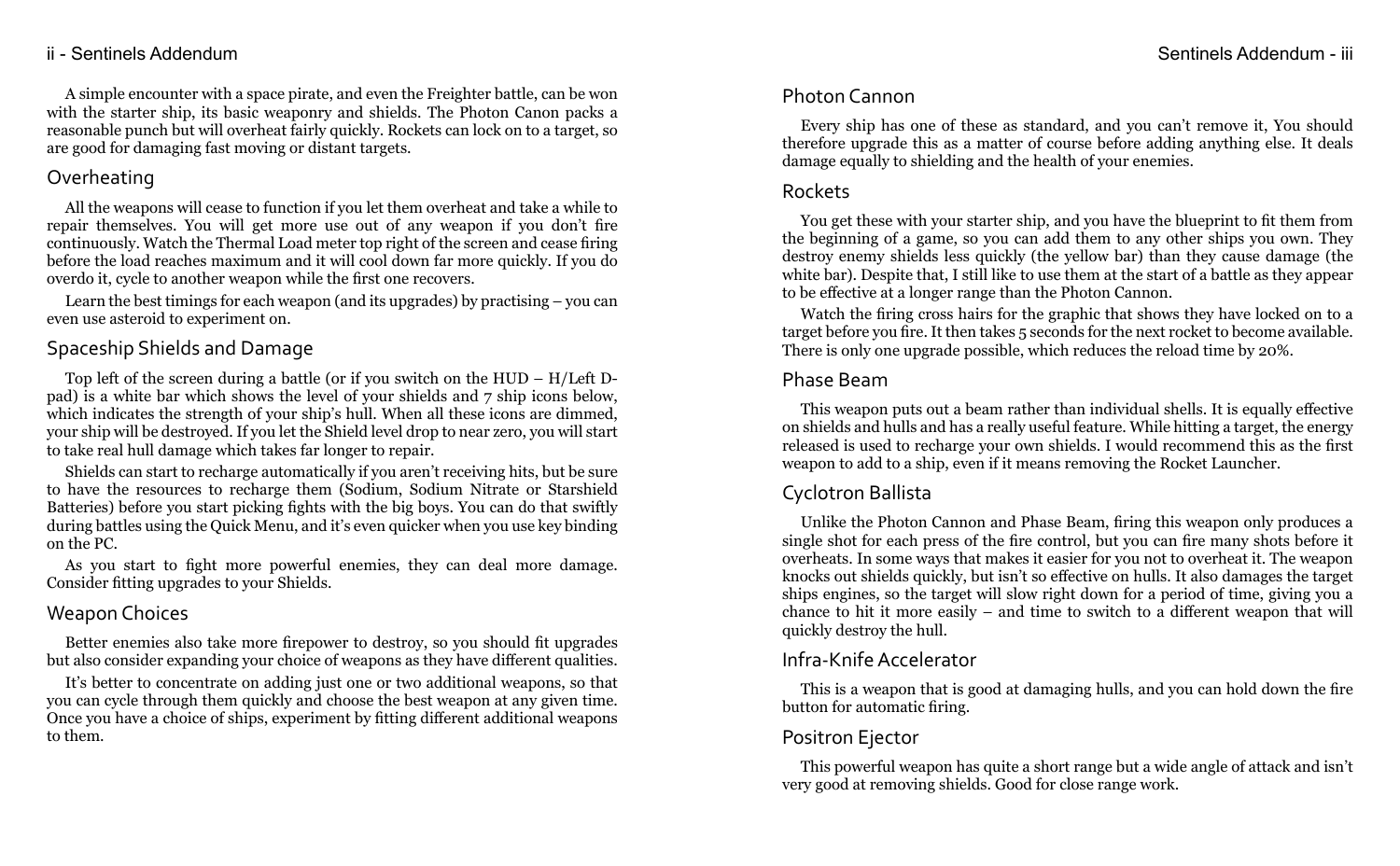#### iv - Sentinels Addendum - version of the Sentinels Addendum - version of the Sentinels Addendum - v

#### AimingWeapons

Point your ship at the target so that your enemy is in the cross hairs. The faster you are travelling, the harder it is to do that, so when you are getting close, brake. I find it's easier to let the enemy attack you, particularly if there aren't too many of them. If you use this technique, you will suffer more damage, so have more materials to repair the shields with.

#### How do I know where the Enemy is?

Your ship's display has a remarkable ability. It marks the trails of pirate vessels in red, so you know instantly who's side any starship is. If the trail is blue, the ship is friendly. That includes your own trail unless you have fitted a custom one. If the trail is yellow, then the ship is on your side. If the trail is red, the ship is attacking you.

This information is vital during multi-ship battles because you generally don't want to be fighting both the pirates and the Sentinels. If a Sentinel ship is in range, the arrowhead indicating it's direction, normally red for a pirate, will be blue. Accidentally shoot it down, and the Sentinels will start attacking you as well.

Also, an arrow-head points towards the currently detected target. If it's red, it's a ship you are in combat with. If it's blue, then isn't and you should switch to another target.

#### Being a Pirate

If you have decided that you are going to behave like a pirate yourself, then shooting down ships with blue trails is a way of reaping rewards. As mentioned earlier, attacking Freighters is a good way to collect Salvaged Freighter Modules and other loot, so at some point in the game you will probably want to do this.

The downside in law abiding systems is that you will draw in Sentinel Spaceships, starting what can become the biggest battle of the game.

These attacks also lower your status with the race of the system you are in. Try to choose one race as your enemy, so that you don't lower your standing with everyone in the galaxy.

Incidentally, Sentinels aren't triggered when you are in in Outlaw system, so the Freighters there are easy pickings.

#### Combat Auto-Pilot, what's that?

It's the answer to a less skillful player's dreams. In the Options/Control Panel screen is a drop down to choose what type of assistance you need. **Disable** it if you like to work hard for your victories. There are two other settings. **Enable (Toggle)**

locks your ship to point in the currently selected target's direction. You can switch the locking on and off with the E key/X Button/ $\Box$  Button. When you shoot down a ship, the auto-pilot turns off and you have re-enable it to chase down your next victim. **Enable (hold)** gives you a bit more control. When you use the Brake control, the auto-pilot tracks your target. Release the braking and you can head in the direction of your choice. This allows you to exercise some skill, and makes it easier to flee.

#### Running Away

I've said elsewhere that in Now Man's Sky running away can be a plan, and the same is true when you are in space and being chased by someone who hasn't got your best interests at heart.

In the early stages of the game you can avoid some trouble by not firing at anything in space other than asteroids, and avoiding systems with a conflict level higher than 1. There is a tool that you can fit to your Starship which will tell you the conflict level of a system before you warp to it, but in order to build a Conflict Scanner, you need a Walker Brain, which you can normally only get by killing a Sentinel Walker, and that requires a high level of combat skills!

Even if you are in a trouble-free system eventually a low-level pirate may scan your craft and find something worth stealing. There is no point in stripping out your inventory to save yourself from interference – I've seen something as worthless as Rusted Metal defined as valuable cargo.

If you can duck into a Space Station, Space Anomaly or your Freighter, you will shake off the pirate. Warping can also be an option, but this may disrupt your current activity. Using a Pulse Drive at this stage won't shake the Pirate off in the long term.

Once the scan has locked on, you won't be able to use your Pulse Drive or Warp (unless you have the Emergency Warp unit fitted), and your maximum speed will be cut to around half. If you really do just want to run away – perhaps you have more pressing matters to attend to – then two escape routes are open to you. You can't summon your Freighter but you can summon the Space Anomaly and fly into it, but you may find the threat waiting for you when you emerge. If you use the Teleport you can definitely shake them off.

The alternative is to fly as fast as you can in the direction you were heading. You will see a small red arrowhead appear on your HUD, indicating the position of your attacker. Instead of turning towards or away, just keep flying, and the attacker should begin to fall behind you. Eventually your normal speed will be restored, and you may get a message that your Pulse Drive is back on line and you can fly out of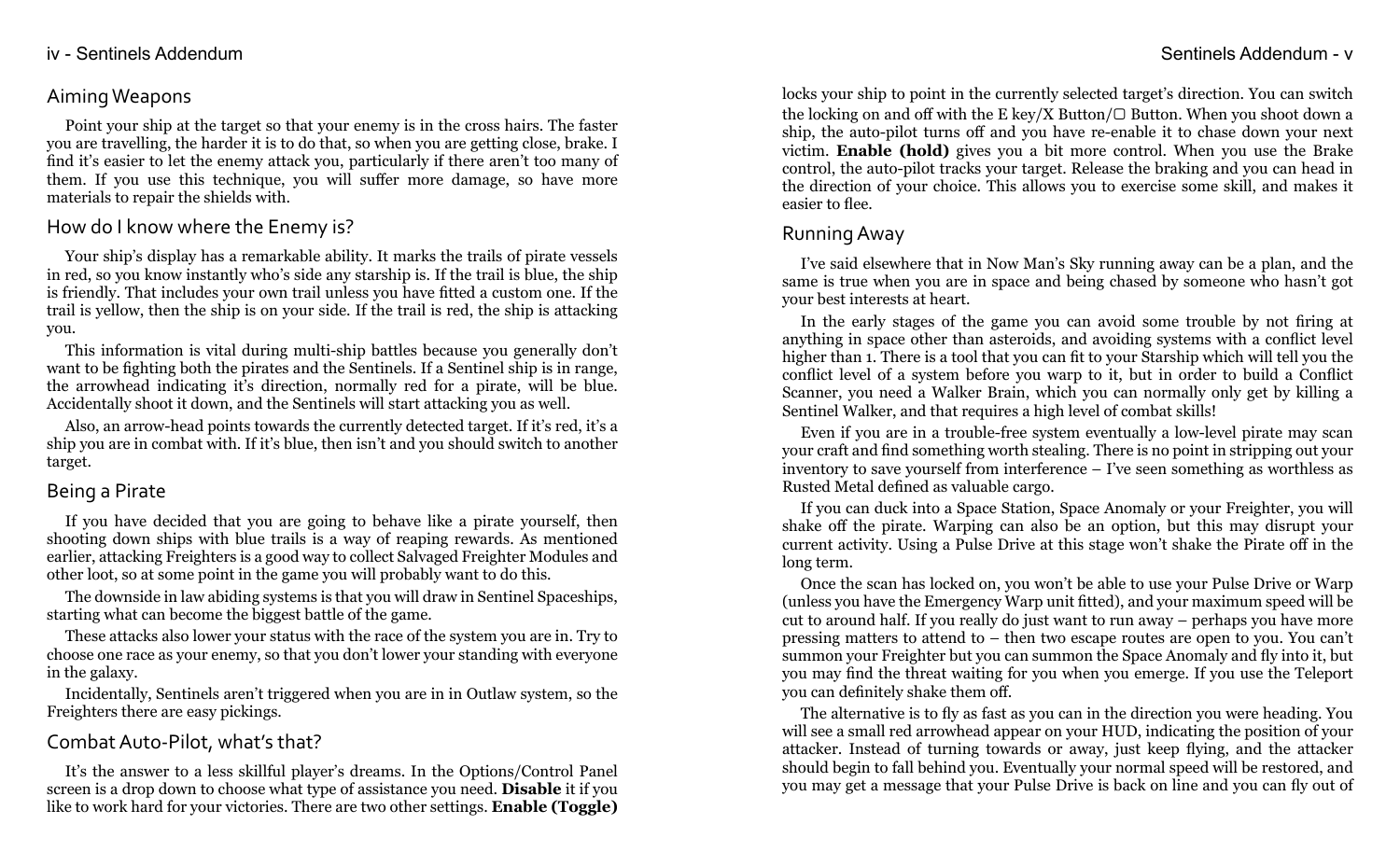#### vi - Sentinels Addendum - vii Sentinels Addendum - vii Sentinels Addendum - vii

trouble. If you don't, try opening up the Galaxy Map, because it will them be possible to warp out of trouble.

So, that's running away. When you get to higher threat levels you might find it harder to shake off your attackers, and at the very high levels – particularly when fighting Sentinels – you might only get a window of a few seconds to enter the Anomaly or use your Galaxy Map.

#### Turn and Fight

Let's run through a simple battle using the Toggle Combat Auto-pilot setting. You are warned of a attack by two enemies, and a single red arrow appears. Swing your craft in the direction of the arrow and you should spot one of the craft. You may see a message saying "Out of Range", and if you do, hold your fire. Cycle through to your Rocket weapon and switch the Combat auto-pilot on. Your enemy has a double purpose indicator above it, the upper yellow bar showing the shield strength, the lower white bar the health. Once your target is in range, fire a rocket, switch immediately to the Photon Cannon and start firing. Their shield will start to break down first. Once it is destroyed, you can cause permanent damage, but if you fail to hit the ship for more than a few seconds, it will take the chance to recharge its shields.

With the auto-pilot keeping your heading on course, you can concentrate on firing and cycling. If your current target seems to start running, switch to the next ship rather than chasing it  $-$  it will come back.

Destroying one ship switches off the auto-pilot. Check the state of your ship before switching it back on. If you hear a message about shields being depleted, try to recharge them before you start taking hull damage. If you run out of resources, you should consider aborting the battle.

Flying fast isn't the key to fighting even if you decide not to use the Combat Autopilot. You might need to fly quickly if the target is out of range, but once engaged in battle, the other ships won't try to escape you. The game itself recommends you slow right down and face your oncoming enemy, and assuming your shields are full charged, you should be able to take out one ship without suffering significant damage.

If you do get a bit disoriented and aren't sure where the other ships have got to, fly at full speed in a straight line for 10 seconds or so, brake, turn, wait and, when your attacker is in range, fire.

#### **Obstacles**

One issue that may make fighting space battles with pirates difficult is the presence of Freighters, particularly the large ones. The pirates may be (accidentally)

hiding behind them, or if they are attacking them, stuck in a loop flying around them. If you hit a Freighter instead of a Pirate, the Sentinels won't like it (unless you are in an Outlaw system) – they don't seem to understand the concept of Friendly Fire as an excuse. If you don't want things to get messy, fly way from the Freighters, and then try attacking from another angle.

# Repairing your ship

During a multi-ship battle, you will probably have used resources to repair your shields. They will also automatically recharge if you avoid being hit for 60 seconds or so. The hull status of your ship will be repaired very slowly, so it's a good idea to avoid further combat for a while, dock the ship or land.

# Death in Space

If you do have a bit of an issue and end up dying in space, unless you are playing in Permadeath mode you will be returned to your last save position, but with an empty Starship inventory. Your grave will be in space, where you met your end, and all you need to do to retrieve your goods is to fly through it. Hopefully it won't be too far away.

# Combat Frigates

If you own a Freighter and it has an accompanying Combat Frigate, it may come to your assistance when you are attacked if the Freighter is in the same system. It won't win the battle for you, but it may take out some of your opponents. Try not to shoot it down!

#### Your Squadron

Once you have a Freighter and a large amount of Nanites, you can begin to recruit other ships to come to your aid during battles, or even just to fly in formation with you. Apart from unlocking the slots, there isn't any other cost. You recruit pilots that you encounter in Space Stations and Trading outposts, picking them for their talent. To manage your squadron, use the same terminal as you use to manage frigates. You can also upgrade your squadron ships.

The amount of help you get from the squadron isn't perhaps as much as you could expect. They will damage enemies, but not so significantly that you can leave them to their own devices and still win a battle, but they do help. You can summon or dismiss then from the Quick Menu, but they will automatically turn up if trouble is brewing.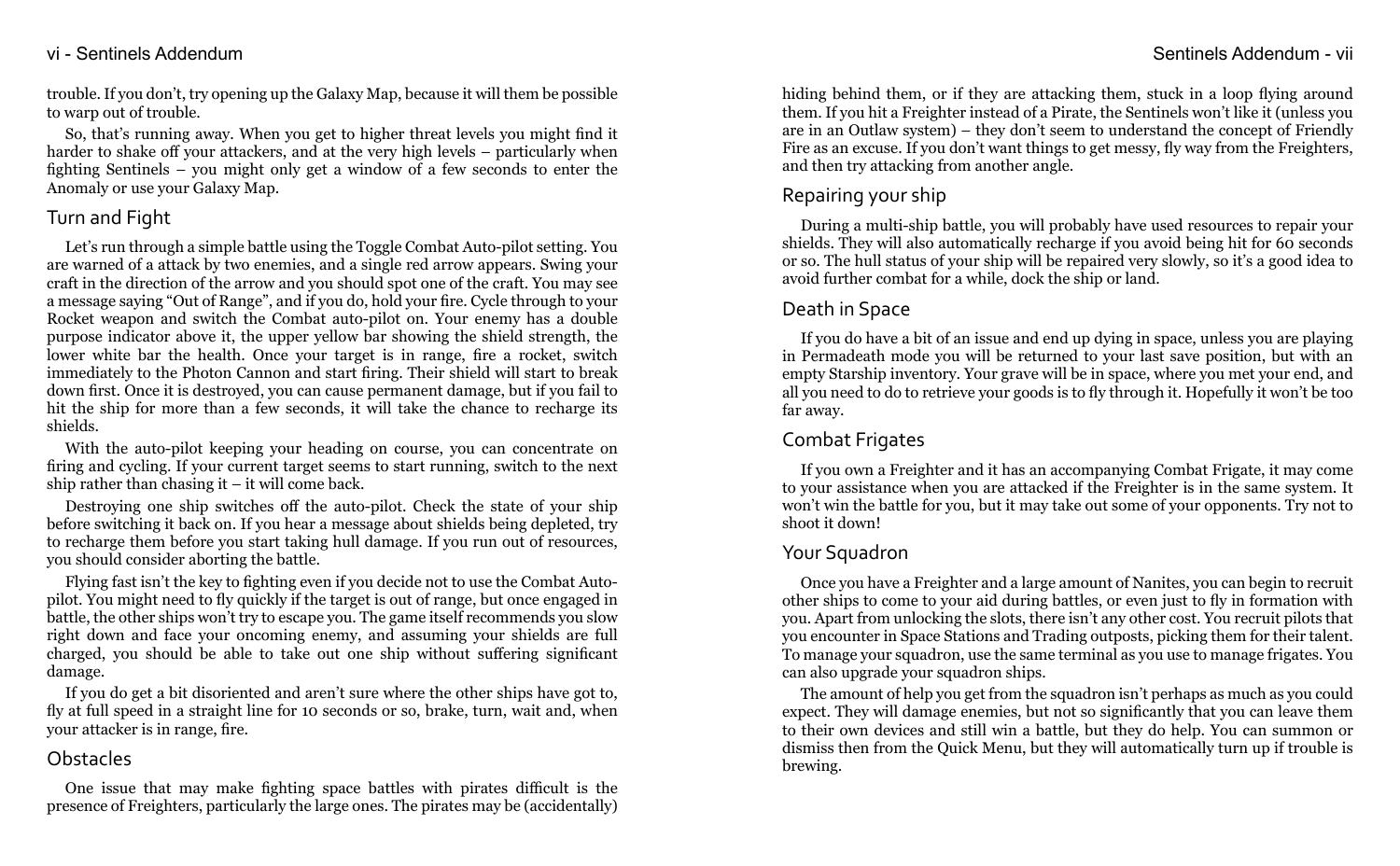#### viii - Sentinels Addendum - ix

#### Fighting Sentinel Starships

A minor misdemeanour will cause Sentinel Starships to come after you - initially at level 1. Shooting down their ships awards you with a variety of items, including Glass Shards which can be transformed into upgrade modules and then sold for Nanites.

If you decide to provoke a battle deliberately and there isn't anything else around to shoot, fire at the entrance to the Space Station – this brings them out, and they are cross and already set to level 4.

Whatever level they start at, once they start to fight you, they won't give up  $-$  just like the Sentinels on the ground. Each time you defeat an attack wave, they send reinforcements, giving you a short window in which to escape. The red dots top right of the screen show the level of attack. The higher the level, the less time you get to escape before the next wave arrives. Escaping them isn't possible by diving into your Freighter or a Space Station. If you land they will still attack you on the ground. However, the Space Anomaly gives you sanctuary if you can summon it

#### Welcome to the Mothership...

The final stage of suppression - Level 5 - brings in a Freighter sized Sentinel ship – but it's not a Freighter, it's a cross between an Aircraft Carrier and Battleship – sometimes called the Mothership. This level seems to test the fighting skills of the very best players. The Battleship can be damaged; there is an array of gun turrets down each side to destroy and they are susceptible to rockets. However, the Mothership keeps spawning new Starships.

As I write this I've been trying to destroy the Mothership all morning. I can take out the turrets, but can't find any soft point that would finish it off and return you to level 1. Returning to your own Freighter resets your shields, but when you go outside, it's still waiting. The received wisdom is that you can't destroy a mothership, and I have to agree. So eventually, you will need to run away, and at level 5 that normally means using your Warp Drive or boarding the Anomaly.

The inability to destroy a freighter is backed up by one of the Pirate missions, where you have to destroy a freighter. Once you have stripped it of all it's cargo and defence turrets, it just sits there, glowing red but not exploding. What's more, the mission dialogue indicates you can return to the Bounty Master as the mission is complete.

*The following sections contain new information relevant to the patch*

# Derelict and Outlaw Space Stations

While on the subject of Spaces Stations, some will appear damaged. Before the Outlaws update, these were simply marked as abandoned, and the interiors were interesting but deserted. Now some of them seem to have been turned into Outlaw Stations, although Abandoned stations you have already visited won't be transformed. Whether or not you can still stumble across new abandoned stations I'm not so sure. I will discuss Outlaw stations when we look at the Rebel Star mission.

# The Black Market

The introduction of Outlaw Stations means that you can buy Counterfeit Goods or Suspicious Items for cash. You can also acquire them by taking part in missions offered by the Bounty Masters that inhabit the stations. These items offer some opportunities to make money or acquire Nanites.

# Trading Contraband

Hello Games made a feature of the profit margins for selling Black Market goods to regular Planetary Systems when they released the Outlaws update. There are risks in carrying around illegal items, as it opens you up to Sentinel Ships attacks, but this danger isn't huge if you are able to travel quickly or willing to fight back. You can't teleport directly from Outlaw Stations to law-abiding ones, but an easy work round is to travel to one of your own bases fitted with a teleport, where you can then sell the goods, or travel to any system where you have visited a Space Station, including Outlaw systems . You can also build a base in an Outlaw system, add a teleport and terminal there, and gain access to the Outlaw Market.

When the first version of Outlaws came out it appeared you could make around 150% on black market goods, and large quantities were available, but there was a bug in the system, and you made no significant profit on the sales.

The 3.87 patch fixed that, but I'm not quite sure it's right yet. When you look at the price you can sell illegal goods for when using a law-abiding terminal, it shows a value that is much higher than the Outlaw price, but the percentage gain or loss displayed is calculated relative to other normal systems. If you have made a note of the price you paid, you can see you are making the sort of margins described in the patch notes. Hopefully this will be made clearer in the future.

The other thing that the patch changed was a reduction of the quantities available for sale at Outlaw stations. I've yet to come across a Contraband Agent who has more that single figures of any item for sale, even at the first visit. The levels of stock grow back over time once you have bought out the current stock, but no faster than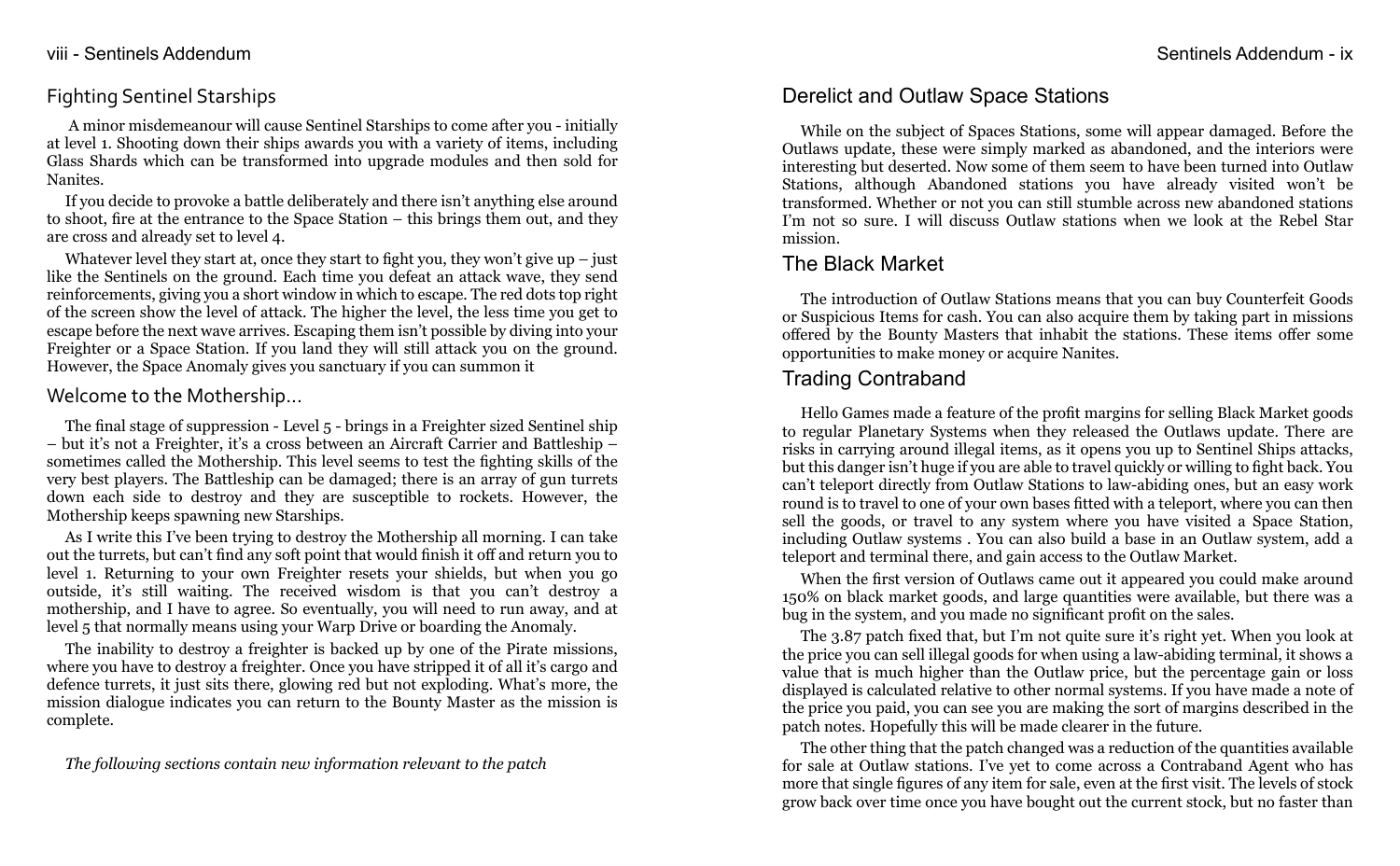#### x - Sentinels Addendum - xi

Commodities do. So Black Market trading has high margins, but in comparison to trading between rich complementary economies, you can't make a lot of cash. This may be re-balanced in the future, but as it is, trading with Outlaws is fun, but you won't get very rich.

#### Suspicious Packets

These items have been around for some time as bounty for shooting down pirates or completing missions. When you open them in your inventory, you can find some very valuable stuff. Now you can buy them from the Contraband Agent. The cost isn't too high, and the rewards can be worthwhile.

You have a choice of three types of packets. **Goods** cost about 50,000 units and normally yield items of similar or lower value – you will rarely make a profit. However, some of the items are Commodities that will sell at a greater price if you visit the correct economy, and the packets can also yield rare items that are difficult or impossible to buy. I've been awarded Quad Servos, Walker Brains and Hadal Cores.

**Technology** packets are more expensive – about 75,000 units. The most common contents by far are Suspicious Upgrade modules for defence and mobility. These are somewhat potluck when you install them – often giving a disappointing upgrade to the technology that you apply them to. If you do install them, you are then stuck with dismantling them, and although the materials recovered can have some value, it rarely matches the price you paid for the packet.

The best thing to do with Suspicious Upgrades is sell them to Technology Merchants or Salvage Dealers. Each module will give you a minimum of about 60 Nanites, which isn't much, but if you have a surplus of cash, it's a good way of converting it so you can buy real S class upgrades, taking the uncertainty out of your upgrades. You also need large qualities of Nanites to own pets and squadrons and upgrade the Class of your Spaceships.

Sometime Technology packets contain items of greater cash value than the buying price.

The final type is Weaponry, with a price of about 130,000 units. The Suspicions Upgrades are for weapons installed in Multi-tools and Spaceships. Again, they sometimes yield valuable items, and in this case some of them very valuable.

#### Cloaks

If you are wondering how to add a Cloak to your appearance, you need to use the Appearance modifier and set your Backpack to the custom type 19, which was unlocked in the Outlaws patch.

# Under a Rebel Star

*This is a new storyline which qualifies as one of the Major Missions.*

From the moment you finish the Awakenings mission, you become eligible to become a Pirate. If you were already part way into a game when the Outlaws update came out, it's not too late either.

If you have an Economy Scanner fitted to your craft, you can locate Rebel systems in the Galaxy map. They are marked with Skulls, and you can travel to Outlaw Stations and take part in illegal activities. Once you want to return to a "normal" life, you can use a fake passport to cancel out your negative reputation.

However, the best way to begin exploring the Outlaw worlds is by completing a mission which is an introduction to the world of the Pirate and also gives you a couple of rewards – a badge and a hood. You can complete it with just a starter ship and basic equipment. You don't need a freighter, a solar ship or anything else extra, and the chance to take part will occur shortly after you complete Awakenings.

While in Pulse drive in any normal solar system, you will occasionally be interrupted by "objects of interest". Sometime these are just traders, but they can be more interesting, and that's how *Under a Rebel Star* begins. You pick up a distress signal that points you to a Crashed Ship in your current solar system. When you locate the ship, downloading the logs reveals messages for you to "resist the red". Taking a Rendezvous Beacon triggers a Tamper Alert, which means you are attacked by Sentinels, but if you flee, these ones don't follow you.

You don't have to active the beacon straight away. I suggest you make sure you have a few warp cells on board when you do. The beacon will point to a Wrecked Freighter in space, but that's basically a trap where you are attacked by Pirates. How you handle the combat is a test of your skills. Even with a basic ship, it's possible to win. However, I suggest you make a manual save before activating the beacon, just in case you fail, and if you aren't very experienced in space combat, check out the tips in the Space Battles section of the book.

With the three pirate ships successfully defeated, you acquire some suspicious goods. Nothing then happens unless you use your Starship Scanner, when an invitation to travel to meet the rebels comes over the radio. I've always found this in the same solar system, but I've read of people that need to warp to a new system, so if you can find the location, try the Galaxy Map. You arrive at an Abandoned Building, where a terminal awaits to award you a Ticket to Freedom – which, when activated, gives you the co-ordinates to warp to a new Galaxy under rebel control, and dock with a rebel-controlled Space Station.